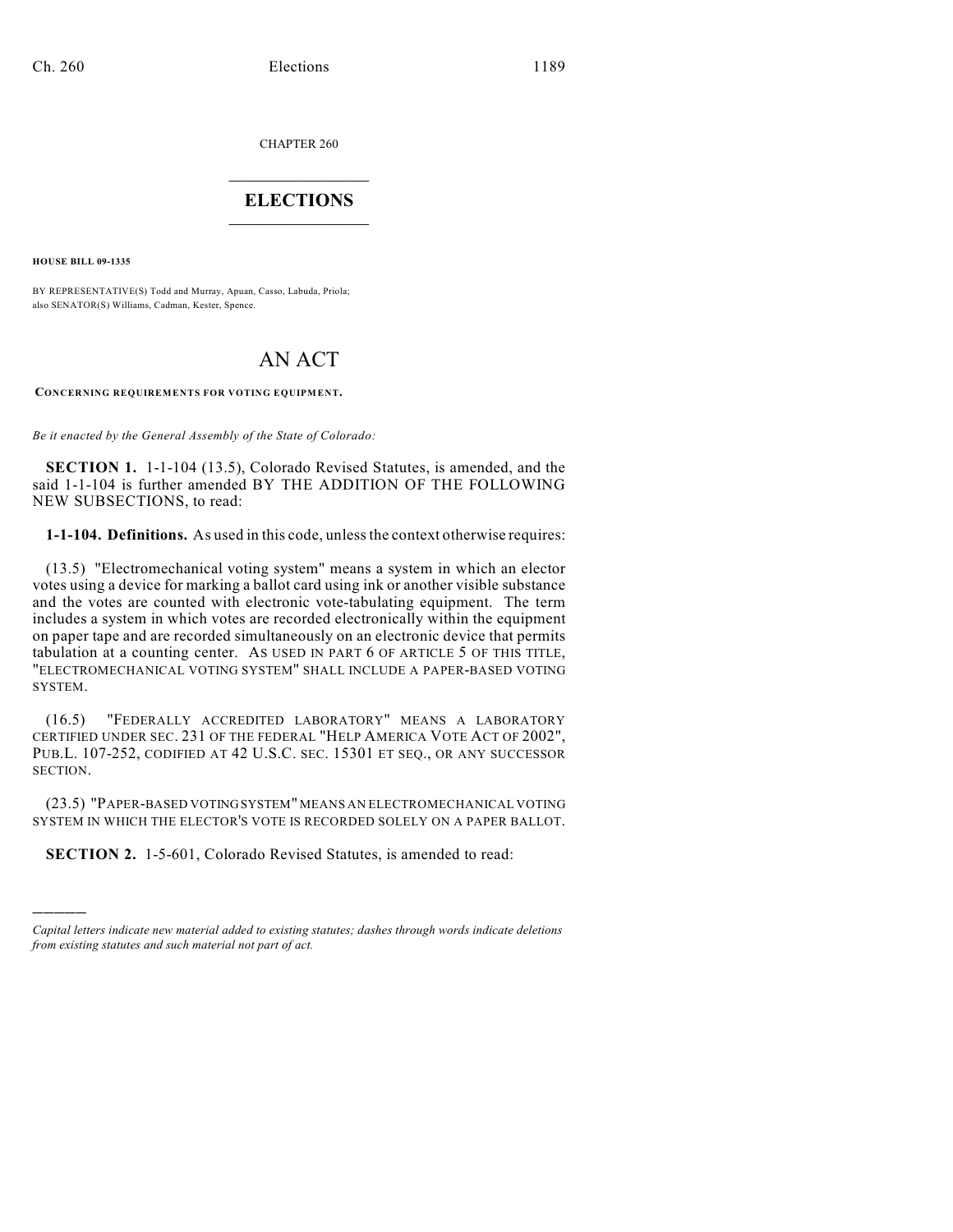**1-5-601. Use of voting systems.** (1) In all elections held in this state, the votes may be cast, registered, recorded, and counted by means of an electronic or electromechanical voting system as provided in this part 6.

(2) AS USED IN THIS PART 6, "ELECTROMECHANICAL VOTING SYSTEM" SHALL INCLUDE A PAPER-BASED VOTING SYSTEM AS DEFINED IN SECTION 1-1-104 (23.5).

**SECTION 3.** 1-5-601.5, Colorado Revised Statutes, is amended to read:

**1-5-601.5. Compliance with federal requirements.** All voting systems and voting equipment offered for sale on or after May 28, 2004, shall meet the voting systems standards that were promulgated in 2002 by the federal election commission. and that may thereafter be promulgated by the federal election assistance commission. ATHIS OR HER DISCRETION, THE SECRETARY OF STATE MAY REQUIRE BY RULE THAT VOTING SYSTEMS AND VOTING EQUIPMENT SATISFY VOTING SYSTEMS STANDARDS PROMULGATED AFTER JANUARY 1, 2008, BY THE FEDERAL ELECTION ASSISTANCE COMMISSION AS LONG AS SUCH STANDARDS MEET OR EXCEED THOSE PROMULGATED IN 2002 BY THE FEDERAL ELECTION COMMISSION. Subject to section 1-5-608.2, nothing in this section shall be construed to require any political subdivision to replace a voting system that is in use prior to May 28, 2004.

**SECTION 4.** 1-5-608.5, Colorado Revised Statutes, is amended to read:

**1-5-608.5. Electronic and electromechanical voting systems - testing by federally accredited labs - certification and approval of purchasing of electronic and electromechanical voting systems by secretary of state conditions of use by secretary of state - testing.** (1) A recognized independent testing authority FEDERALLY ACCREDITED LABORATORY may test, approve, and qualify electronic and electromechanical voting systems for sale and use in the state of Colorado. if:

(a) The independent testing authority has met all of the obligations and ongoing requirements necessary to gain certification as an independent testing authority from the federal election assistance commission;

(b) The independent testing authority conducts any and all tests required by the federal election assistance commission for granting certification to independent testing authorities to verify the integrity of the electronic and electromechanical voting systems to be used in Colorado.

(2) No electronic or electromechanical voting system shall be used in any public election in this state unless it has been certified by the secretary of state following successful qualification testing conducted by a recognized independent testing authority pursuant to this section.

(3) (a) IF THE ELECTRONIC AND ELECTROMAGNETIC VOTING SYSTEMS TESTED PURSUANT TO THIS SECTION SATISFY THE REQUIREMENTS OF THIS PART 6, THE SECRETARY OF STATE SHALL CERTIFY SUCH SYSTEMS AND APPROVE THE PURCHASE, INSTALLATION, AND USE OF SUCH SYSTEMS BY POLITICAL SUBDIVISIONS AND ESTABLISH STANDARDS FOR CERTIFICATION.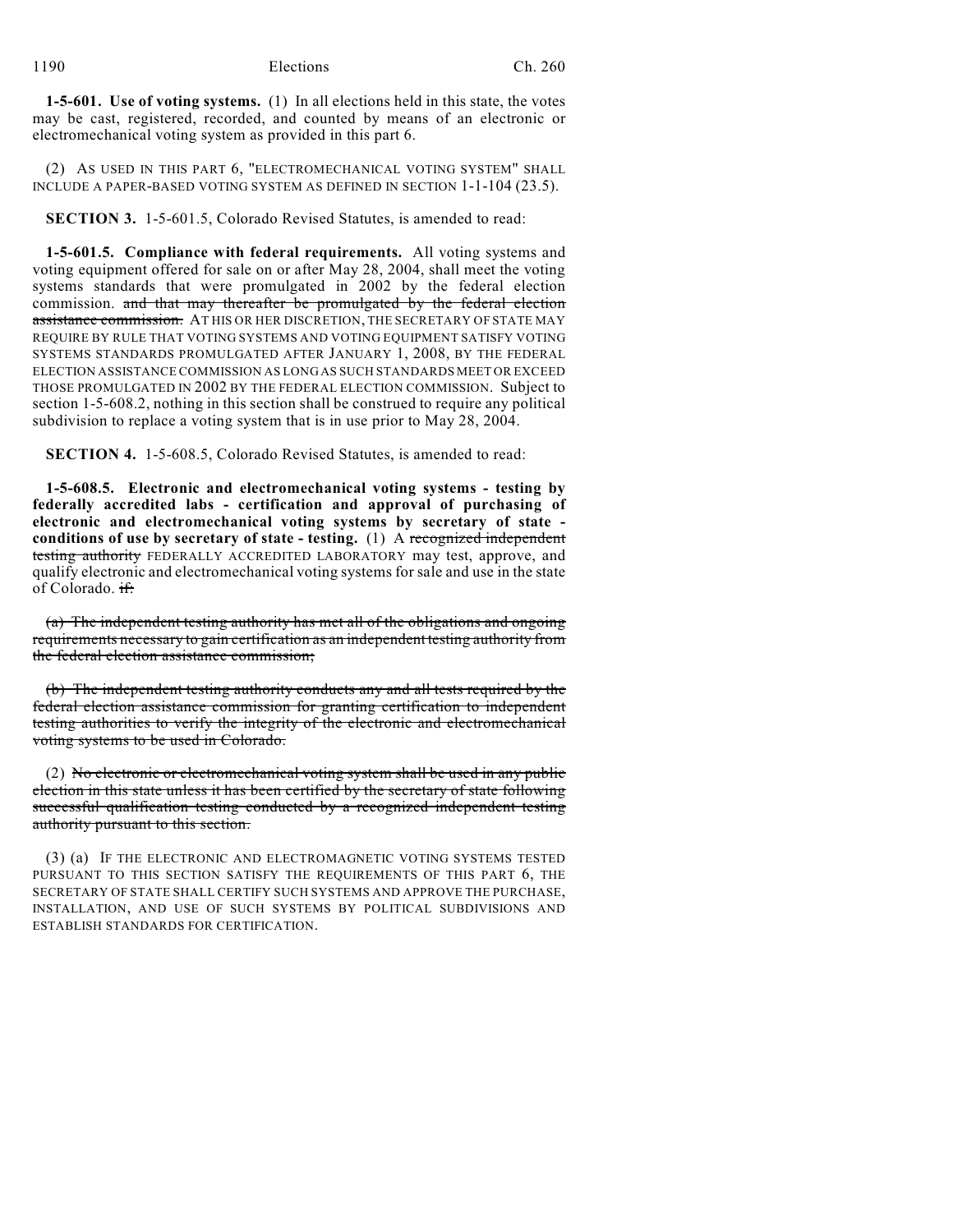## Ch. 260 Elections 1191

(b) THE SECRETARY OF STATE MAY PROMULGATE CONDITIONS OF USE IN CONNECTION WITH THE USE BY POLITICAL SUBDIVISIONS OF ELECTRONIC AND ELECTROMECHANICAL VOTING SYSTEMS AS MAY BE APPROPRIATE TO MITIGATE DEFICIENCIES IDENTIFIED IN THE CERTIFICATION PROCESS.

(c) IN UNDERTAKING THE CERTIFICATION REQUIRED BY THIS SECTION, THE SECRETARY OF STATE MAY CONSIDER EITHER PROCEDURES USED OR ADOPTED BY COUNTY CLERK AND RECORDERS OR BEST PRACTICES RECOMMENDED BY EQUIPMENT VENDORS.

(4) IN UNDERTAKING THE CERTIFICATION REQUIRED BY THIS SECTION, THE SECRETARY OF STATE MAY REQUEST A FEDERALLY ACCREDITED LABORATORY TO UNDERTAKE THE TESTING OF AN ELECTRONIC OR ELECTROMECHANICAL VOTING SYSTEM OR MAY USE AND RELY UPON THE TESTING OF AN ELECTRONIC OR ELECTROMECHANICAL VOTING SYSTEM ALREADY PERFORMED BY ANOTHER STATE OR A FEDERALLY ACCREDITED LABORATORY UPON SATISFACTION OF THE FOLLOWING CONDITIONS:

(a) THE SECRETARY OF STATE HAS COMPLETE ACCESS TO ANY DOCUMENTATION, DATA, REPORTS, OR SIMILAR INFORMATION ON WHICH THE OTHER STATE OR LABORATORY RELIED IN PERFORMING ITS TESTING AND WILL MAKE SUCH INFORMATION AVAILABLE TO THE PUBLIC SUBJECT TO ANY REDACTION REQUIRED BY LAW; AND

(b) THE SECRETARY OF STATE MAKES WRITTEN FINDINGS AND CERTIFIES THAT HE OR SHE REVIEWED THE INFORMATION SPECIFIED IN PARAGRAPH (a) OF THIS SUBSECTION (4) AND DETERMINES THAT THE TESTING:

(I) WAS CONDUCTED IN ACCORDANCE WITH APPROPRIATE ENGINEERING STANDARDS IN USE AS OF THE TIME THE TESTING IS UNDERTAKEN; AND

(II) SATISFIES THE REQUIREMENTS OF SECTIONS 1-5-615 AND 1-5-616 AND ALL RULES PROMULGATED THEREUNDER.

(5) IN UNDERTAKING THE CERTIFICATION REQUIRED BY THIS SECTION, THE SECRETARY OF STATE MAY CONDUCT JOINT TESTING WITH AN AGENCY OF ANOTHER STATE OR WITH A FEDERALLY ACCREDITED LABORATORY.

**SECTION 5. Repeal.** 1-5-614, Colorado Revised Statutes, is repealed as follows:

**1-5-614. Certification of electronic and electromechanical voting systems standards.** The secretary of state shall certify electronic and electromechanical voting systems and approve the purchase, installation, and use of such systems by political subdivisions and establish standards for certification.

**SECTION 6.** 1-5-617 (1) (c), Colorado Revised Statutes, is amended to read:

**1-5-617. Examination - testing - certification.** (1) (c) The secretary of state shall decide whether to certify an electronic or electromechanical voting system within ninety ONE HUNDRED TWENTY days after the system is submitted for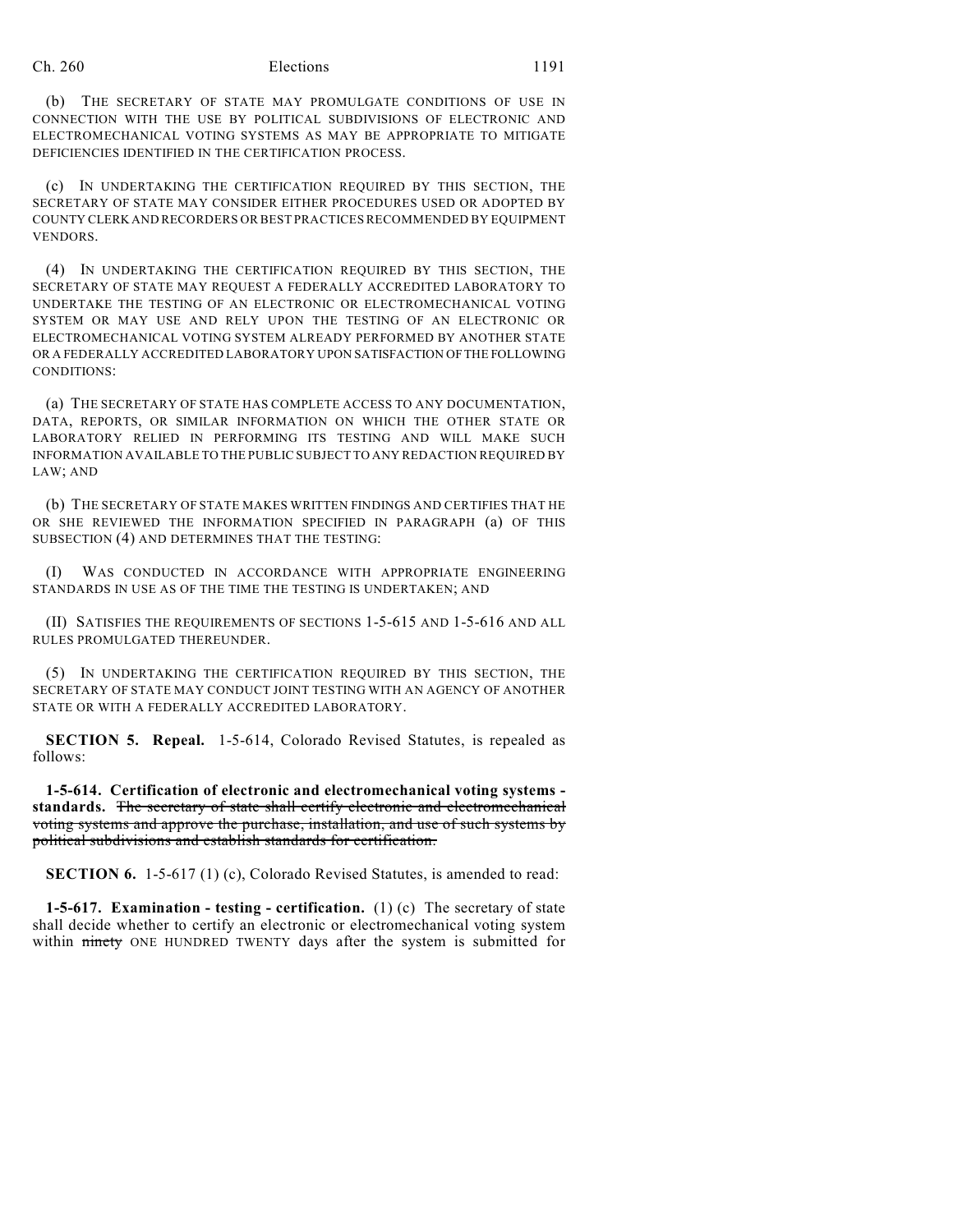certification.

**SECTION 7.** 1-5-618 (1), Colorado Revised Statutes, is amended, and the said 1-5-618 is further amended BY THE ADDITION OF A NEW SUBSECTION, to read:

**1-5-618. Modification of electronic and electromechanical voting systems**  definitions. (1) After an electronic or electromechanical voting system has been certified by the secretary of state, a political subdivision may not adopt any modification of the system until the modification is certified OR APPROVED IN ACCORDANCE WITH THE PROVISIONS OF SUBSECTION (1.5) OF THIS SECTION by the secretary of state. A person desiring approval of a modification shall submit a written application for approval to the secretary of state.

(1.5) UPON RECEIPT OF THE WRITTEN APPLICATION FOR APPROVAL IN ACCORDANCE WITH SUBSECTION (1) OF THIS SECTION, THE SECRETARY OF STATE SHALL UNDERTAKE A PRELIMINARY EXAMINATION OF THE PROPOSED MODIFICATION. IN CONNECTION WITH SUCH PRELIMINARY REVIEW, THE SECRETARY SHALL DETERMINE IF THE PROPOSED MODIFICATION MAY CAUSE ADVERSE EFFECTS ON THE SECURITY OR ACCURACY OF ELECTIONS. THE SECRETARY SHALL MAKE THE DETERMINATION WITHIN FORTY-FIVE DAYS AFTER RECEIVING THE REQUEST. IF THE SECRETARY, UPON COMPLETION OF HIS OR HER PRELIMINARY REVIEW OF THE REQUEST, DETERMINES THAT THE PROPOSED MODIFICATION WILL CAUSE SIGNIFICANT ADVERSE EFFECTS, THE MODIFICATION SHALL BE SUBJECT TO FURTHER REVIEW UNDER THE PROVISIONS OF SUBSECTION (2) OF THIS SECTION. IF THE SECRETARY DETERMINES, UPON COMPLETION OF HIS OR HER PRELIMINARY REVIEW, THAT THE PROPOSED MODIFICATION CAUSES NO ADVERSE EFFECTS, THE SECRETARY SHALL APPROVE THE MODIFICATION. IF THE SECRETARY DETERMINES, UPON COMPLETION OF HIS OR HER PRELIMINARY REVIEW, THAT THE PROPOSED MODIFICATION CAUSES POSSIBLE ADVERSE EFFECTS, THE MODIFICATION SHALL BE SUBJECT TO FURTHER REVIEW UNDER THE PROVISIONS OF SUBSECTION (4) OF THIS SECTION. FOLLOWING SUCH ADDITIONAL REVIEW, IF THE SECRETARY DETERMINES THAT ANY ADVERSE EFFECTS OF THE PROPOSED MODIFICATION ARE INSIGNIFICANT, THE SECRETARY SHALL APPROVE THE MODIFICATION. IF, HOWEVER, FOLLOWING SUCH ADDITIONAL REVIEW, THE SECRETARY DETERMINES THAT THE ADVERSE EFFECTS OF THE MODIFICATION ARE SIGNIFICANT, THE MODIFICATION SHALL BE SUBJECT TO FURTHER REVIEW UNDER THE PROVISIONS OF SUBSECTION (2) OF THIS SECTION.

**SECTION 8.** Part 6 of article 5 of title 1, Colorado Revised Statutes, is amended BY THE ADDITION OF A NEW SECTION to read:

**1-5-623. Special rules applicable to use, modification, or purchase of electronic voting devices or systems and related components prior to 2014 legislative declaration - rules.** (1) (a) THE GENERAL ASSEMBLY HEREBY FINDS AND DECLARES THAT, OVER THE PAST DECADE, VOTING TECHNOLOGY USED IN THE STATE HAS UNDERGONE DRAMATIC CHANGES, CREATING CONFUSION AND DIFFICULTIES FOR ELECTION ADMINISTRATORS, STATE GOVERNMENT, AND THE VOTING PUBLIC. EFFORTS TO ADDRESS THIS CONFUSION HAVE BEEN COMPLICATED BY THE TIMING OF PERIODIC SUBSTANTIAL INVESTMENTS IN VOTING TECHNOLOGY BY COUNTY GOVERNMENTS NECESSITATED BY CHANGES IN FEDERAL AND STATE LAW.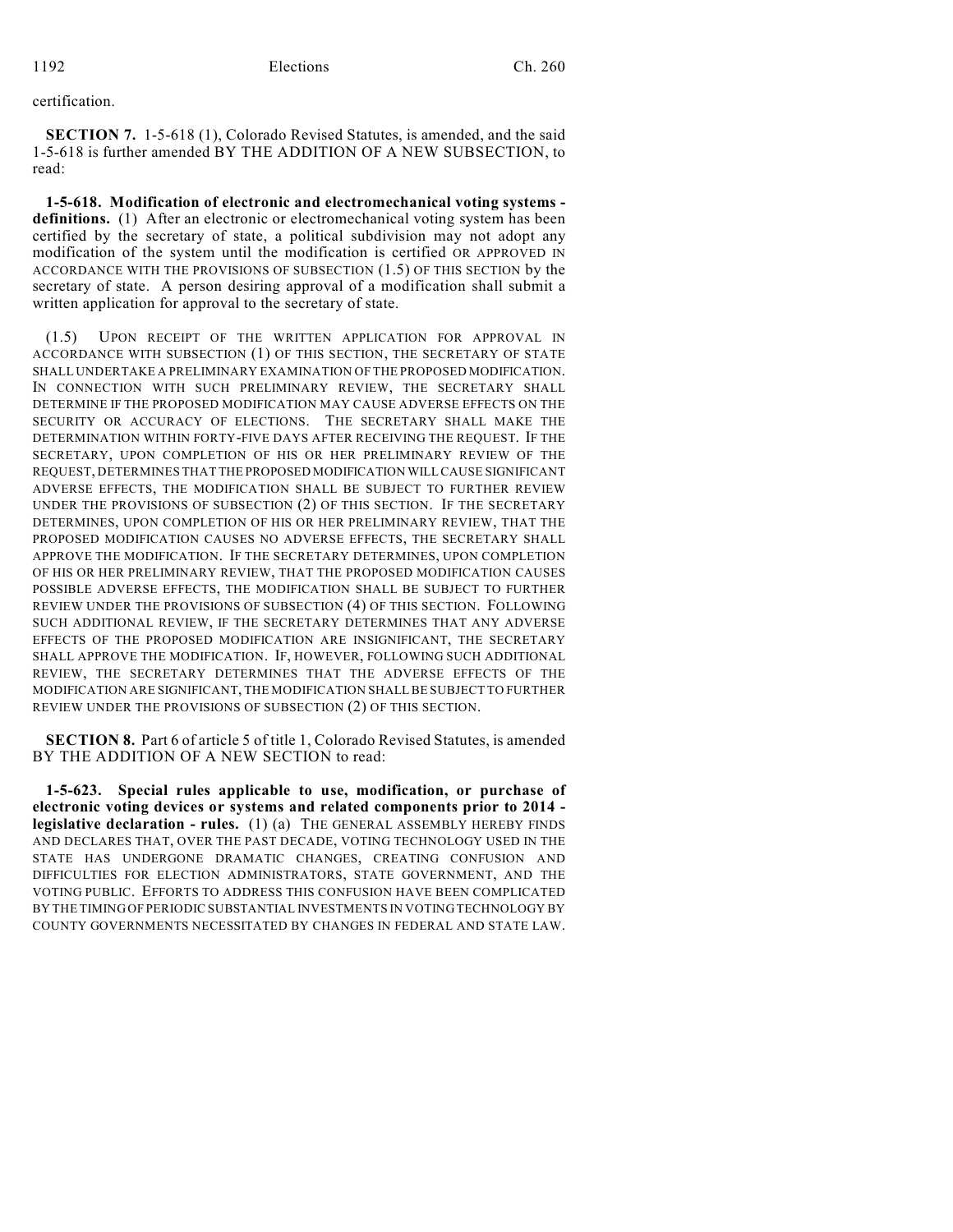(b) NOW, THEREFORE, BY ENACTING THIS SECTION, THE GENERAL ASSEMBLY INTENDS THAT:

(I) BETWEEN THE EFFECTIVE DATE OF THIS SECTION AND THE 2014 GENERAL ELECTION, ANY VOTING SYSTEM PURCHASED BY A POLITICAL SUBDIVISION SHALL BE A PAPER-BASED VOTING SYSTEM AS DEFINED IN SECTION 1-1-104 (23.5);

(II) THE ACQUISITION OF ELECTRONIC VOTING SYSTEMS BE SUSPENDED IN ORDER TO ASSESS EXISTING AND EMERGING VOTING TECHNOLOGIES; AND

(III) SUBSTANTIAL INVESTMENT BY POLITICAL SUBDIVISIONS BEFORE THE 2014 GENERAL ELECTION IN ALTERNATE TECHNOLOGIES THAT WILL FRUSTRATE THE INTENT OF THE GENERAL ASSEMBLY AS SPECIFIED IN PARAGRAPH (a) OF THIS SUBSECTION (1) IS DISCOURAGED AND DISFAVORED.

(2) NOTWITHSTANDING ANY OTHER PROVISION OF THIS PART 6, ANY EXISTING ELECTRONIC VOTING DEVICE OR ANY RELATED COMPONENT TO THE DEVICE THAT WAS USED BY A POLITICAL SUBDIVISION IN CONDUCTING THE 2008 GENERAL ELECTION MAY CONTINUE TO BE USED BY THE POLITICAL SUBDIVISION ON AND AFTER THE EFFECTIVE DATE OF THIS SECTION AS LONG AS THE DEVICE OR COMPONENT IS USED IN ACCORDANCE WITH EITHER THE CONDITIONS OF USE UNDER WHICH THE DEVICE OR COMPONENT WAS ORIGINALLY CERTIFIED FOR THE 2008 GENERAL ELECTION OR IN ACCORDANCE WITH ALTERNATE CONDITIONS OF USE ESTABLISHED BY THE SECRETARY OF STATE.

(3) (a) NOTWITHSTANDING ANY OTHER PROVISION OF LAW, ON AND AFTER THE EFFECTIVE DATE OF THIS SECTION, NO POLITICAL SUBDIVISION MAY PURCHASE A NEW ELECTRONIC VOTING DEVICE OR SYSTEM OR ANY RELATED COMPONENT TO SUCH DEVICE OR SYSTEM WITHOUT OBTAINING THE PRIOR APPROVAL OF THE SECRETARY OF STATE FOR SUCH PURCHASE IN ACCORDANCE WITH THE REQUIREMENTS OF THIS SUBSECTION (3).

(b) SUBJECT TO THE REQUIREMENTS OF PARAGRAPH (a) OF THIS SUBSECTION (3), IF A POLITICAL SUBDIVISION DESIRES TO PURCHASE A NEW ELECTRONIC VOTING DEVICE OR SYSTEM OR ANY RELATED COMPONENT TO SUCH DEVICE OR SYSTEM, THE POLITICAL SUBDIVISION SHALL SUBMIT A WRITTEN APPLICATION TO THE SECRETARY OF STATE FOR APPROVAL OF THE PURCHASE. THE APPLICATION SHALL BE MADE BY MEANS OF ANY FORMS OR PROCEDURES ESTABLISHED BY THE SECRETARY. WITHIN THREE BUSINESS DAYS OF RECEIVING THE APPLICATION, THE SECRETARY SHALL GRANT OR DENY THE APPLICATION. IN REVIEWING THE APPLICATION, THE SECRETARY SHALL CONSIDER, AMONG OTHER RELEVANT FACTORS, THE TOTAL EFFECT OF THE PURCHASE AT ISSUE IN LIGHT OF OTHER PURCHASES BY THE POLITICAL SUBDIVISION ON VOTING SYSTEMS OR COMPONENTS OF SUCH SYSTEMS ON OR AFTER THE EFFECTIVE DATE OF THIS SECTION AND THE NEEDS OF THE POLITICAL SUBDIVISION. IN MAKING THE DETERMINATION, THE SECRETARY SHALL PREVENT POLITICAL SUBDIVISIONS FROM MAKING SUBSTANTIAL INVESTMENTS IN ALTERNATE TECHNOLOGIES THAT WILL FRUSTRATE THE INTENT OF THE GENERAL ASSEMBLY AS SPECIFIED IN SUBSECTION (1) OF THIS SECTION AND SHALL CONSIDER, AMONG OTHER RELEVANT FACTORS:

(I) WHETHER THE PURCHASE IS INTENDED TO REPLACE DAMAGED OR DEFECTIVE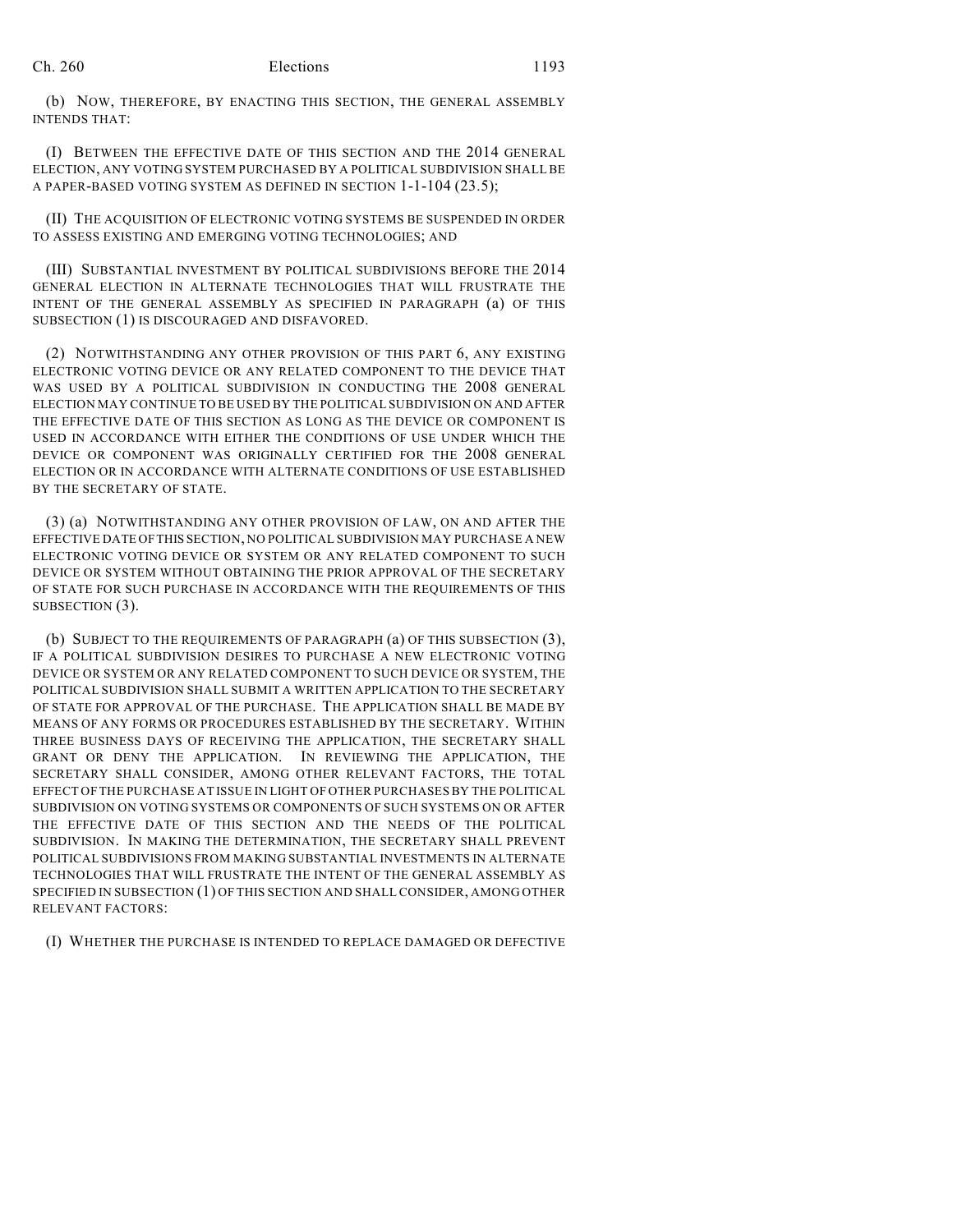EQUIPMENT OR TO ACCOMMODATE AN INCREASE IN POPULATION IN THE POLITICAL SUBDIVISION;

(II) WHETHER THE PURCHASE REQUIRES A NEW CONTRACT OR AGREEMENT THAT WOULD BE ENTERED INTO BY THE POLITICAL SUBDIVISION AND ONE OR MORE VENDORS; AND

(III) A COMPARISON OF THE PURCHASE UNDER REVIEW WITH THE AVERAGE CAPITAL EXPENDITURES BY THE POLITICAL SUBDIVISION ON THE ADMINISTRATION OF ELECTIONS ON AN ANNUAL BASIS FOR THE FOUR CONSECUTIVE YEARS PRIOR TO THE YEAR IN WHICH THE APPLICATION IS SUBMITTED IN ORDER TO DISCOURAGE AN INVESTMENT IN TECHNOLOGY WITH A LIMITED USEFUL LIFE IN ACCORDANCE WITH THE INTENT OF THE GENERAL ASSEMBLY AS SPECIFIED IN SUBSECTION (1) OF THIS SECTION.

(4) THE SECRETARY OF STATE SHALL PROMULGATE RULES IN ACCORDANCE WITH ARTICLE 4 OF TITLE 24,C.R.S., AS MAY BE NECESSARY TO ADMINISTER AND ENFORCE ANY REQUIREMENT OF THIS SECTION, INCLUDING ANY RULES NECESSARY TO SPECIFY PERMISSIBLE CONDITIONS OF USE GOVERNING ELECTRONIC VOTING DEVICES OR SYSTEMS OR RELATED COMPONENTS TO SUCH DEVICES OR SYSTEMS IN ACCORDANCE WITH THE REQUIREMENTS OF THIS PART 6.

**SECTION 9.** 1-5-801 (2), Colorado Revised Statutes, is amended to read:

**1-5-801. Acquisition of voting systems - voter-verified paper record.** (2) A political subdivision shall not acquire a voting device that has been retrofitted to comply with this part 8 unless the voting device has been certified by an independent testing authority and the secretary of state.

**SECTION 10.** 1-5-802 (1), Colorado Revised Statutes, is amended to read:

**1-5-802. Use of voting systems - voter-verified paper record.** (1) In addition to the other requirements of this article, the voting system used in each primary, general, coordinated, or congressional district vacancy election held in the state on and after January 1, 2010, shall have the capability to produce a voter-verifiable paper record of each elector's vote. Before an elector's vote is cast, the elector shall have the opportunity, in private and without assistance, to inspect and verify that the voter-verified paper record correctly reflects the elector's choices. ANY POLITICAL SUBDIVISION THAT HAS NOT COMPLIED WITH THE PROVISIONS OF THIS SECTION ON OR BEFORE JANUARY 1, 2009, SHALL COMPLY WITH SUCH PROVISIONS BY JANUARY 1, 2014.

**SECTION 11.** 1-7-514 (3), Colorado Revised Statutes, is amended to read:

**1-7-514. Random audit.** (3) The secretary of state shall post the reports of any completed audit or investigation received pursuant to paragraph (c) of subsection (2) of this section on the official web site of the department of state not later than twenty-four hours FIVE BUSINESS DAYS after receiving the results of the completed audit or investigation. The clerk and recorder of the affected county may timely post the results of the completed audit or investigation on the official web site of the county. The secretary shall publish once in a newspaper of general circulation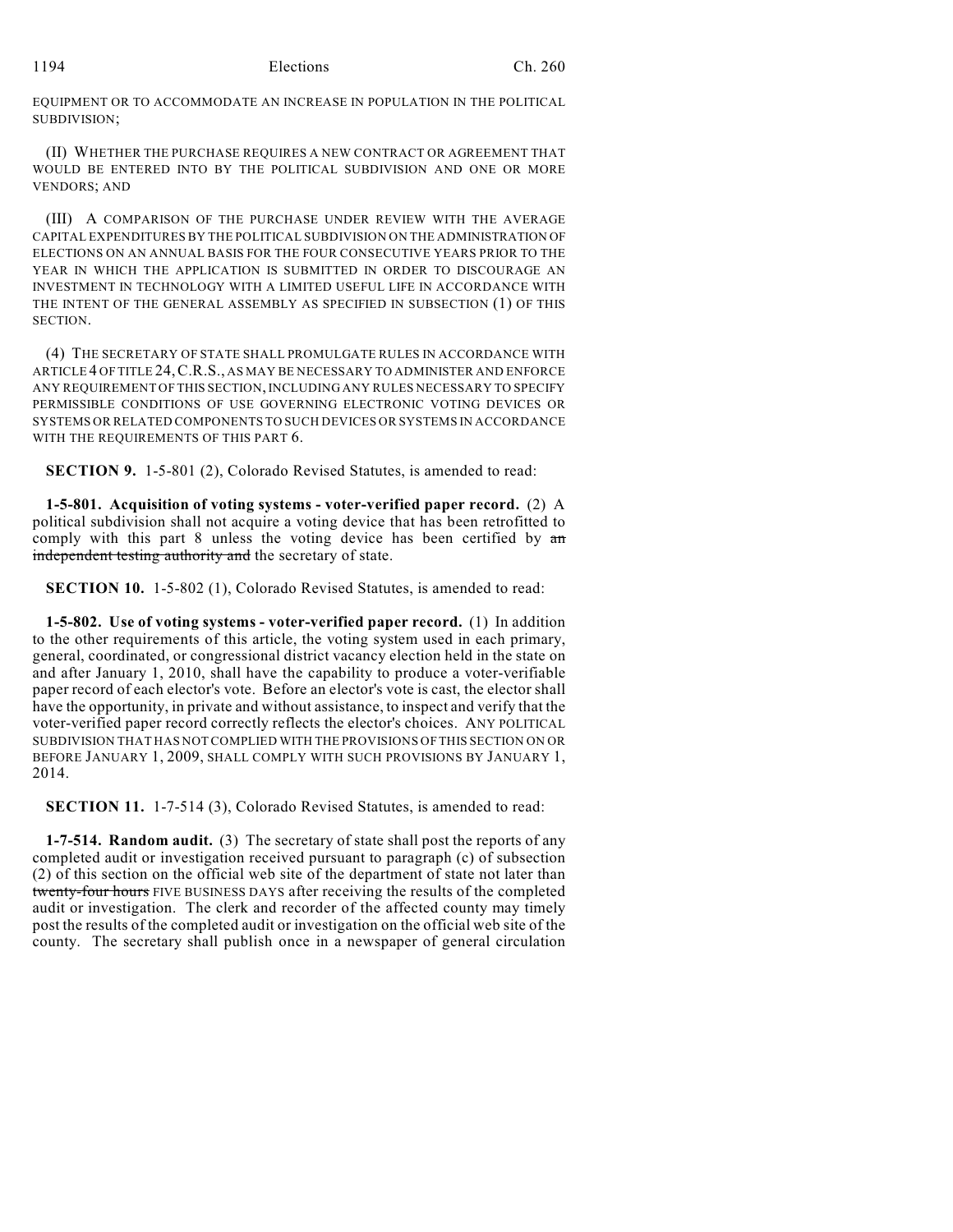throughout the state notification to the public that the results have been posted on the department's web site.

**SECTION 12.** Part 5 of article 7 of title 1, Colorado Revised Statutes, is amended BY THE ADDITION OF A NEW SECTION to read:

**1-7-515. Risk-limiting audits - pilot program - rules - legislative declaration - definitions.** (1) (a) THE GENERAL ASSEMBLY HEREBY FINDS, DETERMINES, AND DECLARES THAT THE AUDITING OF ELECTION RESULTS IS NECESSARY TO ENSURE EFFECTIVE ELECTION ADMINISTRATION AND PUBLIC CONFIDENCE IN THE ELECTION PROCESS. FURTHER, RISK-LIMITING AUDITS PROVIDE A MORE EFFECTIVE MANNER OF CONDUCTING AUDITS THAN TRADITIONAL AUDIT METHODS IN THAT RISK-LIMITING AUDIT METHODS TYPICALLY REQUIRE ONLY LIMITED RESOURCES FOR ELECTION RACES WITH WIDE MARGINS OF VICTORY WHILE INVESTING GREATER RESOURCES IN CLOSE RACES.

(b) BY ENACTING THIS SECTION, THE GENERAL ASSEMBLY INTENDS THAT THE STATE MOVE TOWARDS AN AUDIT PROCESS THAT IS DEVELOPED WITH THE ASSISTANCE OF STATISTICAL EXPERTS AND THAT RELIES UPON RISK-LIMITING AUDITS MAKING USE OF BEST PRACTICES FOR CONDUCTING SUCH AUDITS.

(2) (a) COMMENCING WITH THE 2014 GENERAL ELECTION AND FOLLOWING EACH PRIMARY, GENERAL, COORDINATED, OR CONGRESSIONAL VACANCY ELECTION HELD THEREAFTER, EACH COUNTY SHALL MAKE USE OF A RISK-LIMITING AUDIT IN ACCORDANCE WITH THE REQUIREMENTS OF THIS SECTION. RACES TO BE AUDITED SHALL BE SELECTED IN ACCORDANCE WITH PROCEDURES ESTABLISHED BY THE SECRETARY OF STATE, AND ALL CONTESTED RACES SHALL BE ELIGIBLE FOR SUCH SELECTION.

(b) UPON WRITTEN APPLICATION FROM A COUNTY, THE SECRETARY OF STATE MAY WAIVE THE REQUIREMENTS OF PARAGRAPH (a) OF THIS SUBSECTION (2) UPON A SUFFICIENT SHOWING BY THE COUNTY THAT THE TECHNOLOGY IN USE BY THE COUNTY WILL NOT ENABLE THE COUNTY TO SATISFY SUCH REQUIREMENTS IN PREPARATION FOR THE 2014 GENERAL ELECTION.

(3) PRIOR TO THE 2010 PRIMARY ELECTION, THE SECRETARY OF STATE SHALL ESTABLISH A PILOT PROGRAM IN SELECTED COUNTIES FOR THE PURPOSE OF TESTING THE PROCEDURES AND TECHNICAL REQUIREMENTS NECESSARY TO CONDUCT A RISK-LIMITING AUDIT IN ACCORDANCE WITH THE REQUIREMENTS OF THIS SECTION. THE SECRETARY SHALL WORK WITH EQUIPMENT VENDORS TO IDENTIFY TECHNICAL MODIFICATIONS TO ELECTION EQUIPMENT THAT MAY BE NECESSARY TO SUPPORT THE USE OF RISK-LIMITING AUDITS IN THE STATE. THE SECRETARY SHALL DRAW UPON THE EXPERIENCES OF THE PILOT PROGRAM IN MAKING FUTURE RECOMMENDATIONS FOR MODIFICATIONS TO THIS CODE.

(4) THE SECRETARY OF STATE SHALL PROMULGATE RULES IN ACCORDANCE WITH ARTICLE 4 OF TITLE 24, C.R.S., AS MAY BE NECESSARY TO IMPLEMENT AND ADMINISTER THE REQUIREMENTS OF THIS SECTION. IN CONNECTION WITH THE PROMULGATION OF THE RULES, THE SECRETARY SHALL CONSULT RECOGNIZED STATISTICAL EXPERTS, EQUIPMENT VENDORS, AND COUNTY CLERK AND RECORDERS, AND SHALL CONSIDER BEST PRACTICES FOR CONDUCTING RISK-LIMITING AUDITS.